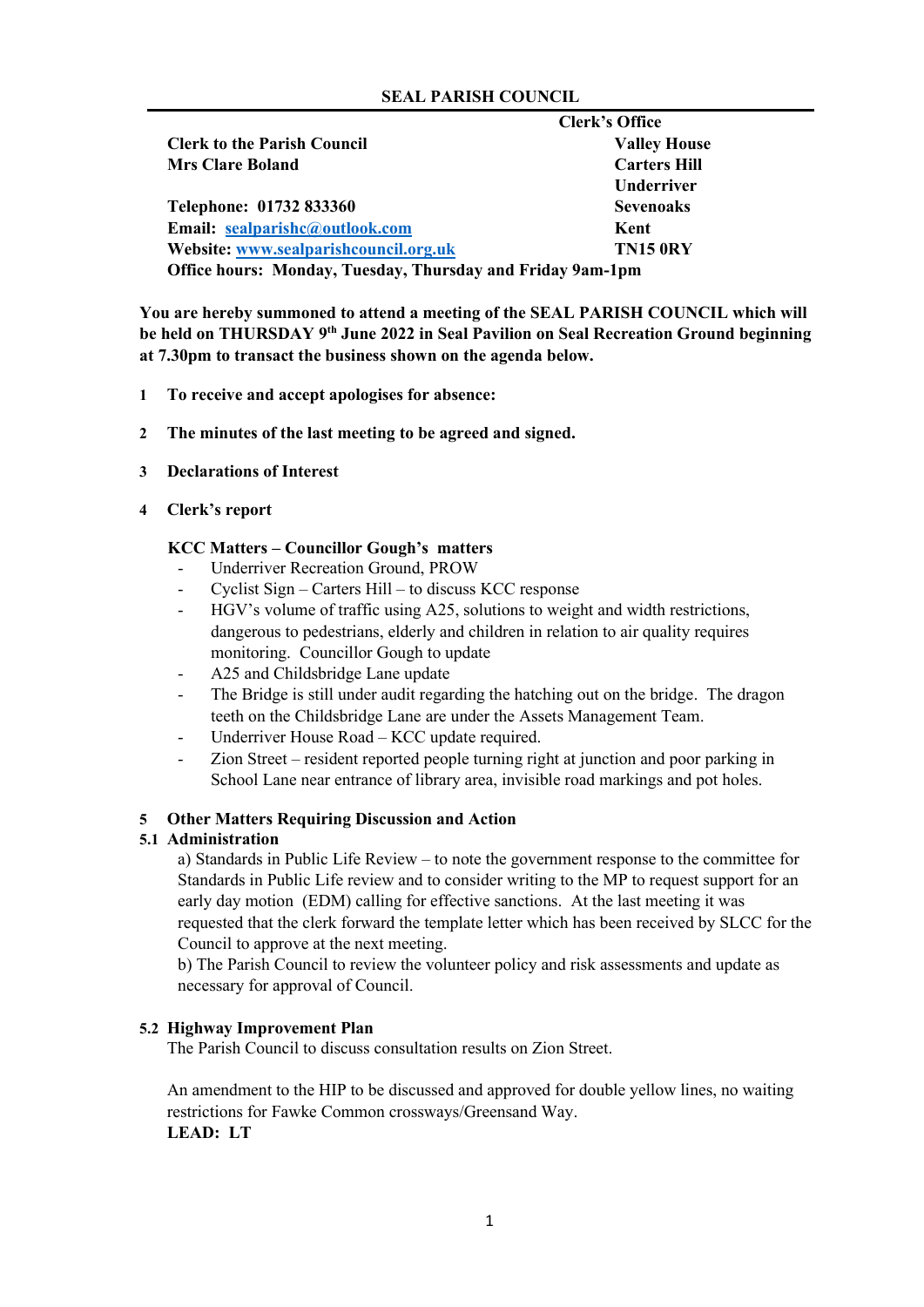# **5.3 A25 SID Column**

The Parish Council to discuss converting from VAS to SID site.

## **5.4 Defibrillator**

The Parish Council will have to consider purchasing a new defibrillator for both Underriver and Seal locations as they are withdrawing the product, this is best to consider within the next 12 months as it will be difficult to purchase pads.

### **5.5 Wildflower Project**

The Parish Council to consider renewing the licences for Carters Hill and Childsbridge Lane. **LEAD: OB**

### **5.6 Seal Pavilion**

The Parish Council to consider and propose for a ton of pea shingle to be placed in the drop by the enclosed play area, quotes ranging from  $£45$  plus delivery or £50.40 no delivery. **LEAD: OB**

### **5.7 Seal Recreation Ground**

The Finance Chairman agreed the chestnut paling fencing to enclose Japanese Knotweed in the woodland area, 2 quotes received ranging from £4,575 to £5,742 and we have gone with Edward Tyrell at £4,575.with extra strimming costs of £200.

Down to Earth management plan was amended because the knotweed was not fenced before growing season and therefore treatment would be for an additional year for a total of 6 years from October 2022 to October 2027.

Need to source quotations for the replacement basketball hoop.

#### **5.8 Old Fire Station**

The Parish Council to discuss repairs to the dentist wall.

#### **5.9 CIL Contributions**

The Council has used funds from Payment B of £3,079.44 on benches received.

#### **5.10Donations**

The Parish Council to consider donating towards Victim Support Unfortunately, unable to provide a breakdown of the data by parish. But obviously a lot of referrals across the whole of Kent and Medway as everything is reported to Kent Police and automatically transferred to them. They do not have a set donation in mind but would be grateful for anything that parish is able to donate. A donation of £2 could provide a victim with a personal alarm which would help them to feel confident and safer going out following a crime. A donation of £200 could pay for a CCTV system for a victim unable to fund themselves and £1,000 would pay for a staff member to have specialist training to support stalking victims.

### **6 Accounts and Cheques**

## **7 Items for Information only**

## **7.1 Councillor Vacancy**

The Parish Council is actively seeking new Councillors. An interest in the local community is the main qualification but we are particularly looking for legal skills due to our current councillor with these moving out of the Parish. We now have 4 vacancies, one in Underriver